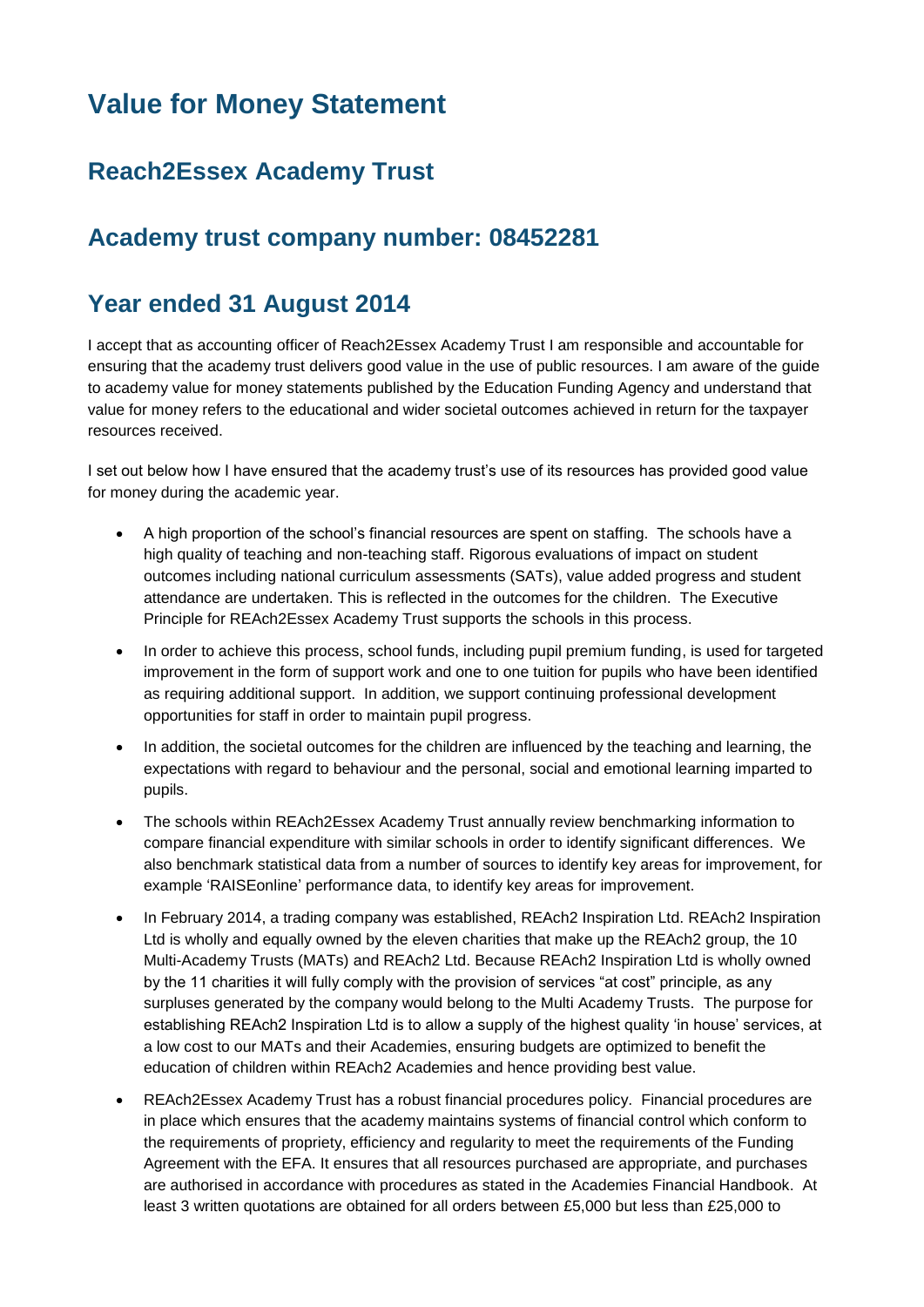identify the best source of goods/services. These quotes are reviewed and authorised by the governing body prior to purchase using the four principles of *best value*:

- Challenge whether the school is doing what is required to achieve the best performance, why are the services or core operations of the school being provided and how.
- Compare how the schools performance compares with that of other schools (benchmarking)
- Consult how the school ensures that it considers the views of stakeholders about the services provided.
- Compete the process undertaken by all stakeholders to ensure that the school secures the most economic, efficient and effective services.

The Headteacher, Governing Body and Multi Academy Board receive regular budget reports, future years forecasts, and reviews of income and expenditure including explanations of variations.

• In the future REACH2Essex Academy Trust will continue to target funding and Pupil Premium on quality teaching and classroom support and in providing group work and one to one support to those children that need additional help. We will also look at opportunities of improving the classroom environment and the school sites to ensure the best facilities are available to our pupils and staff.

#### *Sharing good practice - REAch2 Academy Trust.*

REAch2Essex Academy Trust has a strong relationship with REAch2 Ltd. This relationship is defined through the Memorandum of Understanding that the Trust and REAch2 Ltd have agreed. REAch2 Ltd is a charity with the purpose:

- "REAch2 (Raising Educational Achievement for Children) is an Academy Trust developed by Hillyfield Primary Academy. Its core mission is to create a family of primary academies that have strong reputations for delivering outstanding education for all pupils. Through working increasingly across a wide geographical area with schools in a variety of contexts, REAch2 will seek to be an influential voice in the primary sector."
- "The mission and vision of REAch2 is set out in its mission and vision statement. In fulfilling this mission, REAch2 has established a network of academies who share a common vision and purpose. This Memorandum acknowledges the shared vision and the commitments that REAch2 and all the REAch2 Academy Trusts and their respective REAch2 Academies (the "Trust"), by signing this Memorandum, make to each other. The relationship between REAch2 and the Trust is intended to be mutually beneficial and reflects their wish to work together and to collaborate. Whilst there is no intention to create legally binding obligations in this Memorandum, it reflects the expectations that the parties have of each other."
- "The strength of the partnership between REAch2 and the Trust and the REAch2 Academies and more widely the REAch2 network of schools lies in the fact that all look outwards as well as inwards and the interaction with others provides challenge and opportunity as well as promotes best practice. Whilst it may be clear that the primary objective of this Memorandum is to provide mutual support, nothing in this Memorandum will prohibit either REAch2 or the Trust collaborating with other local and national networks."
- In addition to this, the Trust also provides a procurement framework that enables its member academies to access commercial services that ensure value for money and consistent quality. For these commercial services REAch2 has entered into agreements with commercial providers of